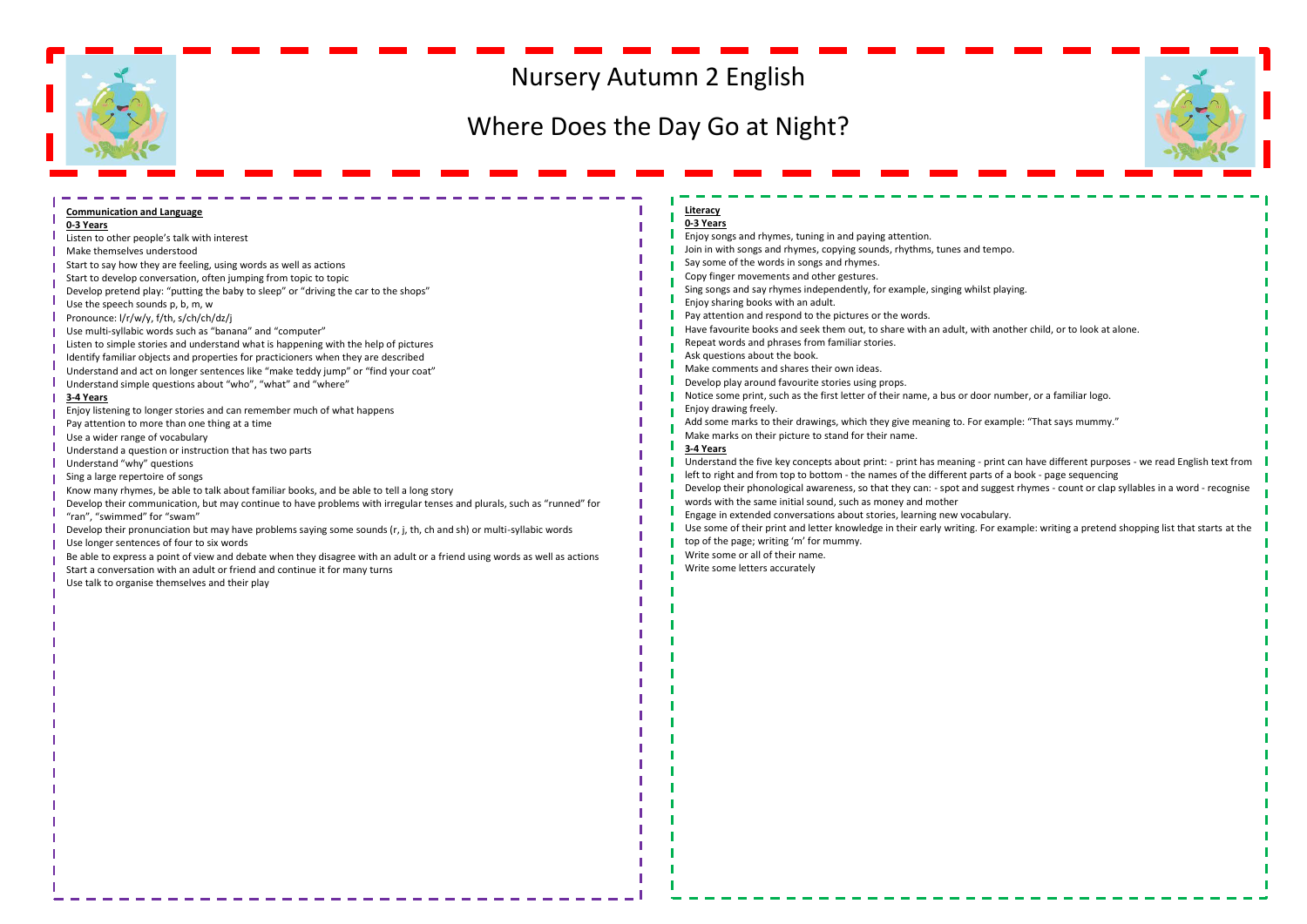

**Week 7 – Assessment**